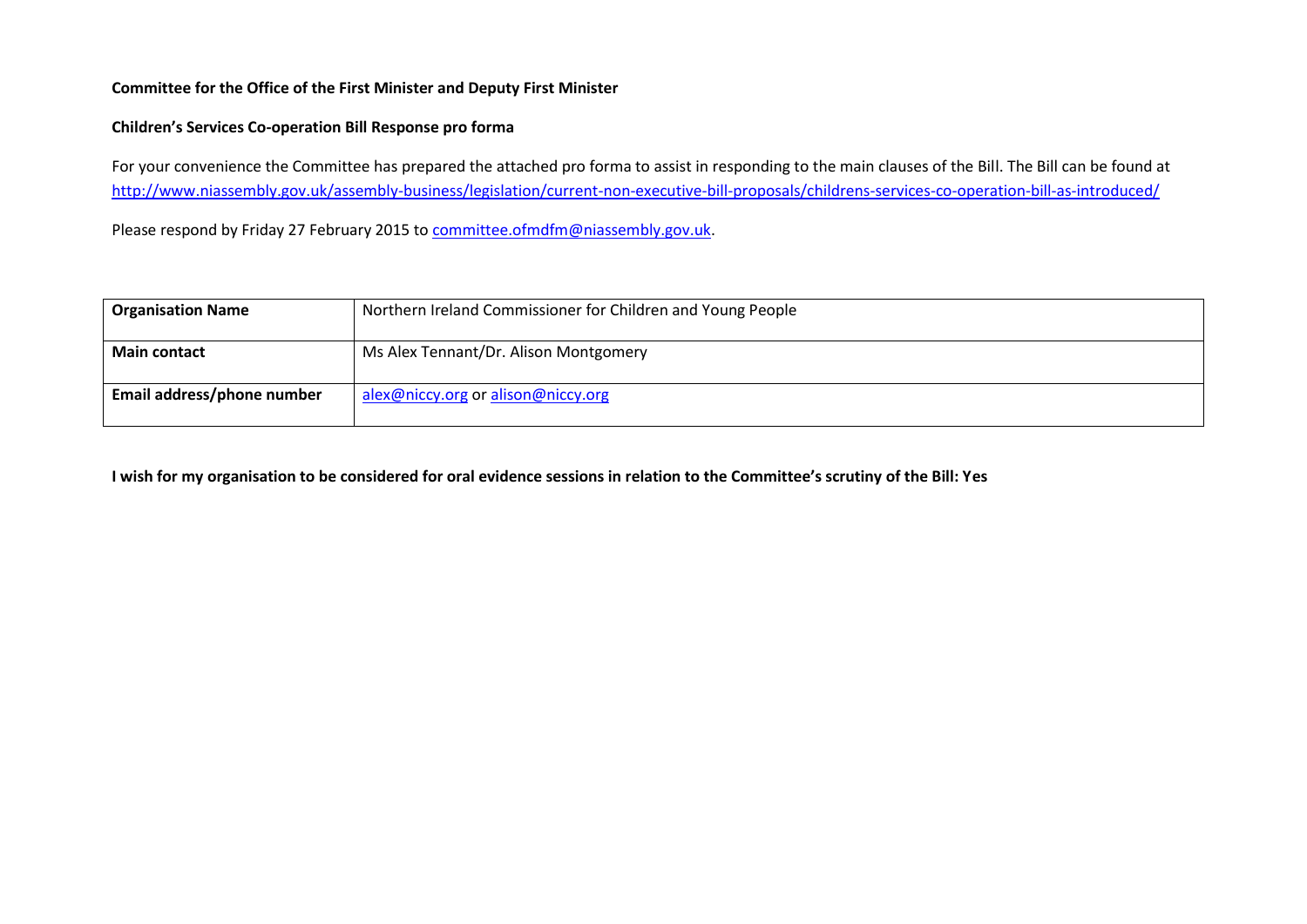| <b>Clause</b>                                                                                                                                                                                               | <b>Comments (200 words)</b>                                                                                                                                                                                                                                                                                                                                                                                                                                                                                                                                                                                                                                                                                                                          |
|-------------------------------------------------------------------------------------------------------------------------------------------------------------------------------------------------------------|------------------------------------------------------------------------------------------------------------------------------------------------------------------------------------------------------------------------------------------------------------------------------------------------------------------------------------------------------------------------------------------------------------------------------------------------------------------------------------------------------------------------------------------------------------------------------------------------------------------------------------------------------------------------------------------------------------------------------------------------------|
| 1. General Duty                                                                                                                                                                                             |                                                                                                                                                                                                                                                                                                                                                                                                                                                                                                                                                                                                                                                                                                                                                      |
| Please provide comment on:                                                                                                                                                                                  | The detrimental effects of a lack of effective joined-up working across government departments in NI, has been widely<br>documented therefore NICCY welcomes this Bill and fully supports the provisions it seeks to introduce.                                                                                                                                                                                                                                                                                                                                                                                                                                                                                                                      |
| The six specified<br>$\bullet$<br>outcomes relating to the<br>well-being of children<br>and young people as<br>listed in the 10 Year<br><b>Strategy for Children and</b><br><b>Young People 2006 - 2016</b> | In monitoring provision for children and young people in NI, NICCY has consistently highlighted the absence of effective<br>inter-departmental/agency working in its advice to Government. This advice has been substantiated through research<br>commissioned by NICCY <sup>1</sup> and evidence collected through the Office's work and work of other agencies. While NICCY<br>recognises the existence of good practice, collaborative working arrangements between departments can be 'dependent<br>upon goodwill' and positive working relationships, thereby 'resulting in inconsistency of practice. 'A failure to co-ordinate<br>strategies can also result in a fragmented approach to policy development and implementation'. <sup>2</sup> |
| The duty on Northern<br><b>Ireland Departments to</b><br>co-operate with each<br>other in order to further<br>the achievement of these<br>objectives                                                        | The six specified outcomes in the Ten Year Strategy were widely consulted upon and agreed by key stakeholders in 2005/6.<br>However in the absence of effective collaboration between departments, effective delivery of the Strategy's objectives to<br>meet the rights and needs of children and young people has been seriously impeded. The introduction of duties outlined in<br>this Bill would contribute significantly to successfully achieving the specified outcomes.                                                                                                                                                                                                                                                                     |
| The mechanism in place<br>for amending the<br>specified outcomes                                                                                                                                            | The mechanism for amending the Outcomes appears appropriate and NICCY would suggest that while the detail of these<br>may be amended, the six specified outcomes effectively encapsulate the key elements necessary for children and young<br>people's wellbeing.                                                                                                                                                                                                                                                                                                                                                                                                                                                                                    |
|                                                                                                                                                                                                             | 237                                                                                                                                                                                                                                                                                                                                                                                                                                                                                                                                                                                                                                                                                                                                                  |

 1 [http://www.niccy.org/Publications/policyandresearchreportsandpapers/PolicyandresearchReportsbytheme/government/BarrierstoEffectiveGovernmentDeliveryforChildr](http://www.niccy.org/Publications/policyandresearchreportsandpapers/PolicyandresearchReportsbytheme/government/BarrierstoEffectiveGovernmentDeliveryforChildreninNorthernIreland) <mark>[eninNorthernIreland](http://www.niccy.org/Publications/policyandresearchreportsandpapers/PolicyandresearchReportsbytheme/government/BarrierstoEffectiveGovernmentDeliveryforChildreninNorthernIreland)</mark><br><sup>2</sup> Ibid.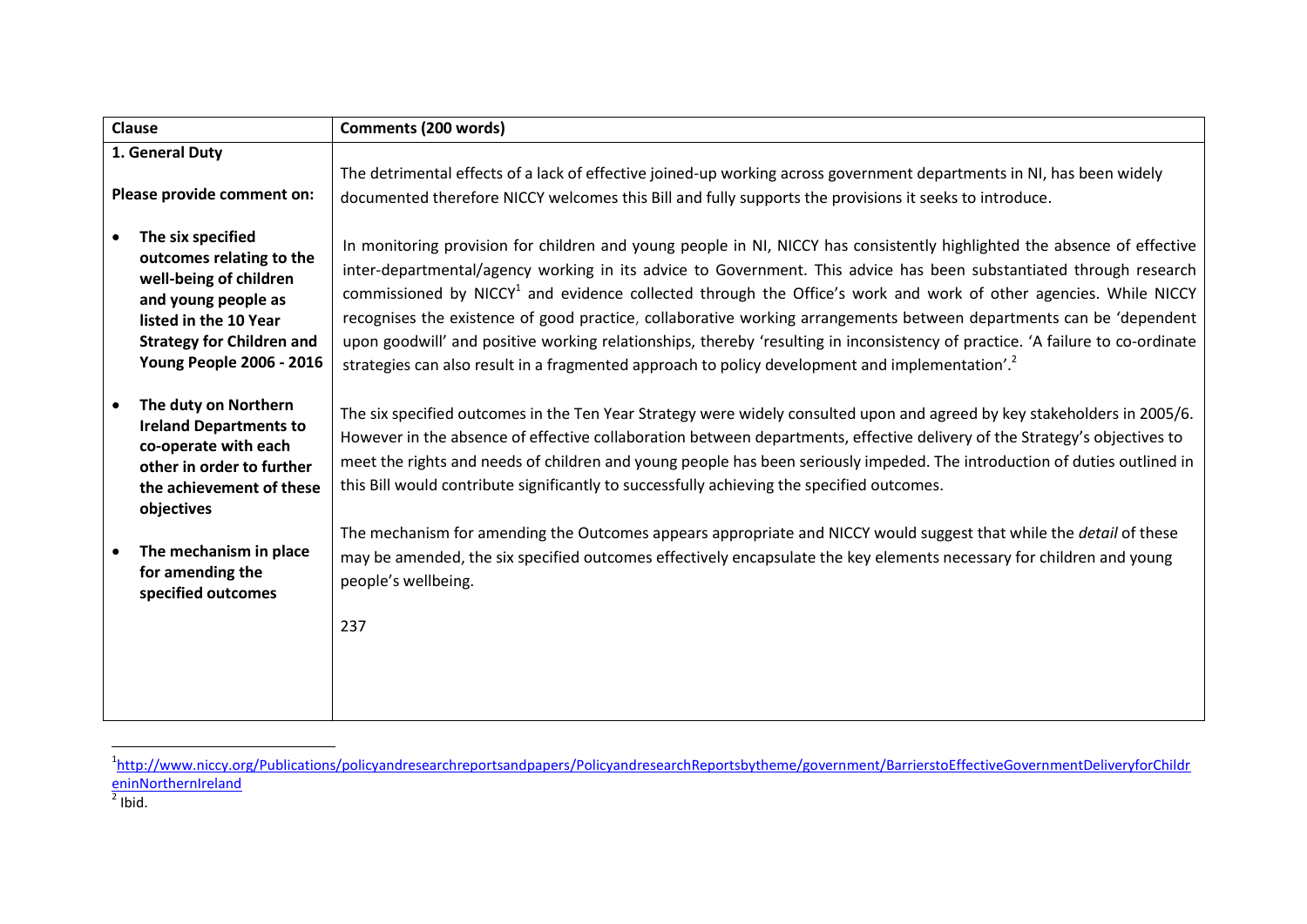| Clause                                                                                                                                    | Comments (200 words)                                                                                                                                                                                                                                                                                                                                                                                                                                                                                                                             |
|-------------------------------------------------------------------------------------------------------------------------------------------|--------------------------------------------------------------------------------------------------------------------------------------------------------------------------------------------------------------------------------------------------------------------------------------------------------------------------------------------------------------------------------------------------------------------------------------------------------------------------------------------------------------------------------------------------|
| 2. Co-operation Report                                                                                                                    |                                                                                                                                                                                                                                                                                                                                                                                                                                                                                                                                                  |
| Please provide comment on:<br>The requirement for<br>$\bullet$<br><b>OFMDFM</b> to publish<br>periodically a report on<br>the progress of | NICCY strongly concurs with the proposed requirement for effective, regular reporting on the implementation of co-<br>operative working. This is vitally important in order to demonstrate the efficiency and effectiveness of collaborative<br>working arrangements and to identify challenges or obstacles to the achievement of the six high level outcomes.<br>NICCY is aware of MLAs' concerns regarding reporting requirements being 'onerous' and 'bureaucratic', however we would                                                        |
| departments towards<br>achieving the specified<br>outcomes<br>The requirement for<br>other Northern Ireland                               | challenge these perspectives. Currently, each Department is required (under the Child Poverty Act 2010) to provide<br>reports to OFMDFM detailing the progress made towards eradicating child poverty on an annual basis and OFMDFM<br>reports on the high level outcomes against a series of strategic indicators which are updated annually. Furthermore, the<br>Children and Young People (Scotland) Act 2014 requires local authorities and relevant health boards to report on delivery<br>of children's services plans on an annual basis. |
| Departments to co-<br>operate in the<br>preparation and<br>publication of the report                                                      | The proposal in the Bill to implement a 3-yearly reporting cycle is therefore comparatively less onerous than current<br>requirements and indeed may prove to be an under-estimation of the level of reporting required. Mr Agnew has indicated<br>that 3 years was proposed to enable systems and processes time to 'bed in'.                                                                                                                                                                                                                   |
|                                                                                                                                           | NICCY would suggest that current reporting mechanisms relevant to the Bill's proposals, are examined and amended<br>appropriately to streamline reporting and avoid duplication. The involvement of other departments is critical towards<br>ensuring accurate monitoring of progress in achieving outcomes for children and young people.<br>236                                                                                                                                                                                                |
|                                                                                                                                           |                                                                                                                                                                                                                                                                                                                                                                                                                                                                                                                                                  |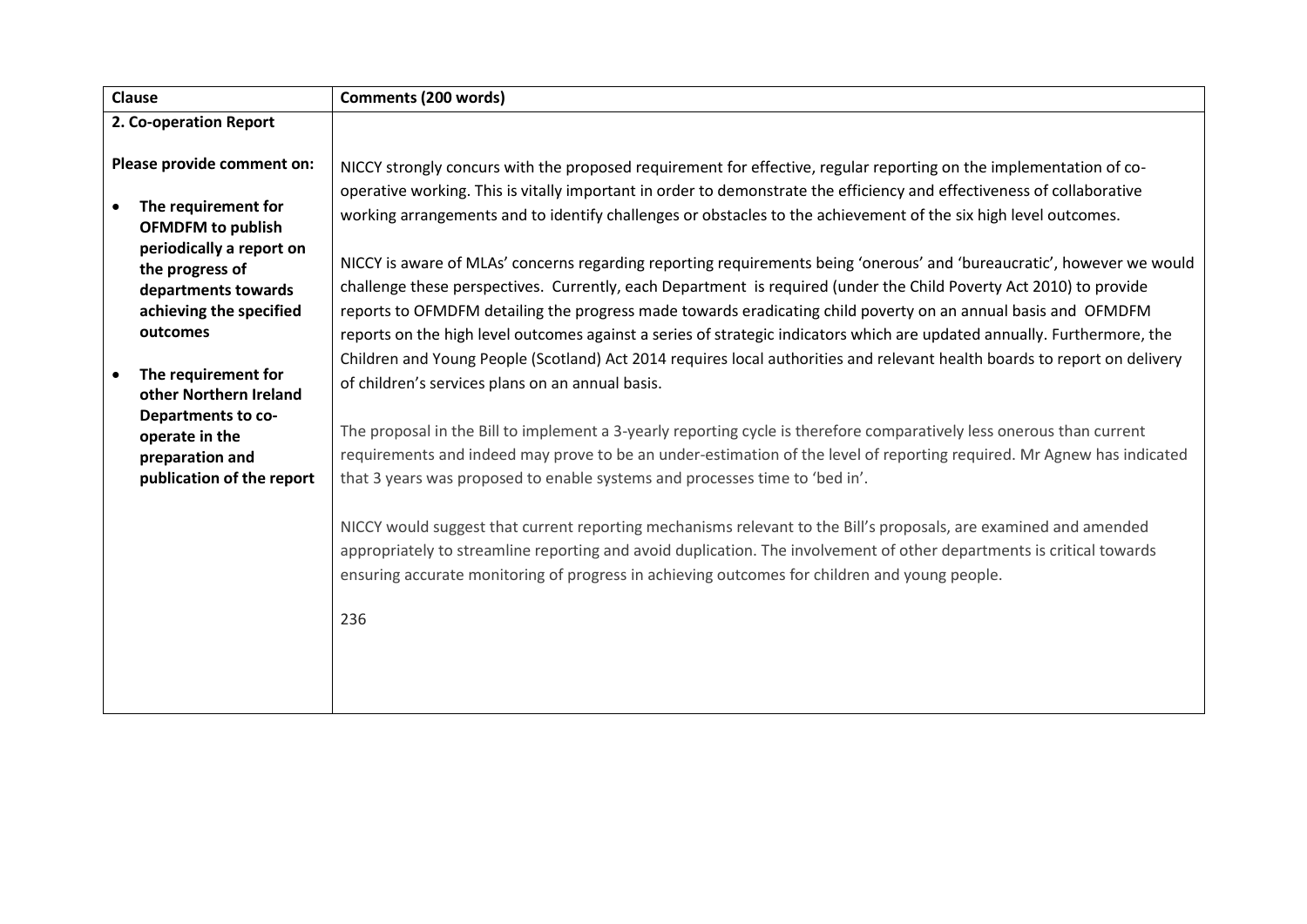| Clause                                                                                                                                                                                              | <b>Comments (200 words)</b>                                                                                                                                                                                                                                                                                                                                                                                                                                                                                                                                                                                                                                                                                                                                                                                                                                                                                                                                                                                                                                                                                                                                                                       |
|-----------------------------------------------------------------------------------------------------------------------------------------------------------------------------------------------------|---------------------------------------------------------------------------------------------------------------------------------------------------------------------------------------------------------------------------------------------------------------------------------------------------------------------------------------------------------------------------------------------------------------------------------------------------------------------------------------------------------------------------------------------------------------------------------------------------------------------------------------------------------------------------------------------------------------------------------------------------------------------------------------------------------------------------------------------------------------------------------------------------------------------------------------------------------------------------------------------------------------------------------------------------------------------------------------------------------------------------------------------------------------------------------------------------|
| 3. Sharing resources and                                                                                                                                                                            |                                                                                                                                                                                                                                                                                                                                                                                                                                                                                                                                                                                                                                                                                                                                                                                                                                                                                                                                                                                                                                                                                                                                                                                                   |
| pooling funds                                                                                                                                                                                       | NICCY agrees that the proposal to create an enabling power for Departments to share resources and pool funds is positive                                                                                                                                                                                                                                                                                                                                                                                                                                                                                                                                                                                                                                                                                                                                                                                                                                                                                                                                                                                                                                                                          |
| Please provide comment on:                                                                                                                                                                          | and sensible, particularly given the significant budgetary constraints confronting government departments. In this context,<br>it is critical that scarce resources are targeted in a cost effective manners/as efficiently as possible.                                                                                                                                                                                                                                                                                                                                                                                                                                                                                                                                                                                                                                                                                                                                                                                                                                                                                                                                                          |
| The enabling power<br>$\bullet$<br>which will permit<br><b>Northern Ireland</b><br>departments to establish<br>pooled budgets and<br>shared resources to<br>achieve the six outcomes<br>in clause 1 | Currently, budgets are allocated to individual departments with limited scope for these to be reallocated across<br>departments or jointly shared. Departments are also reluctant to incur expenditure addressing an issue, where another<br>department may reap the benefits or savings. Reshaping resource allocation through pooling budgets, and sharing staff,<br>services and other resources will provide opportunities for a greater focus on prevention and early intervention spending<br>and strategies, avoid duplication of provision, thereby achieving more efficiencies, promote more integrated working<br>practices and more effective information sharing between departments and agencies.<br>Current good practice examples of shared funding and other resources could be analysed to inform future collaborative<br>practice. The Delivering Social Change projects which involve pooled resources from five departments will provide useful<br>evidence in this regard.<br>Ultimately, a realisation of this objective would reflect a more child-focused, holistic approach and support, much more<br>effectively the achievement of the six high level outcomes.<br>202 |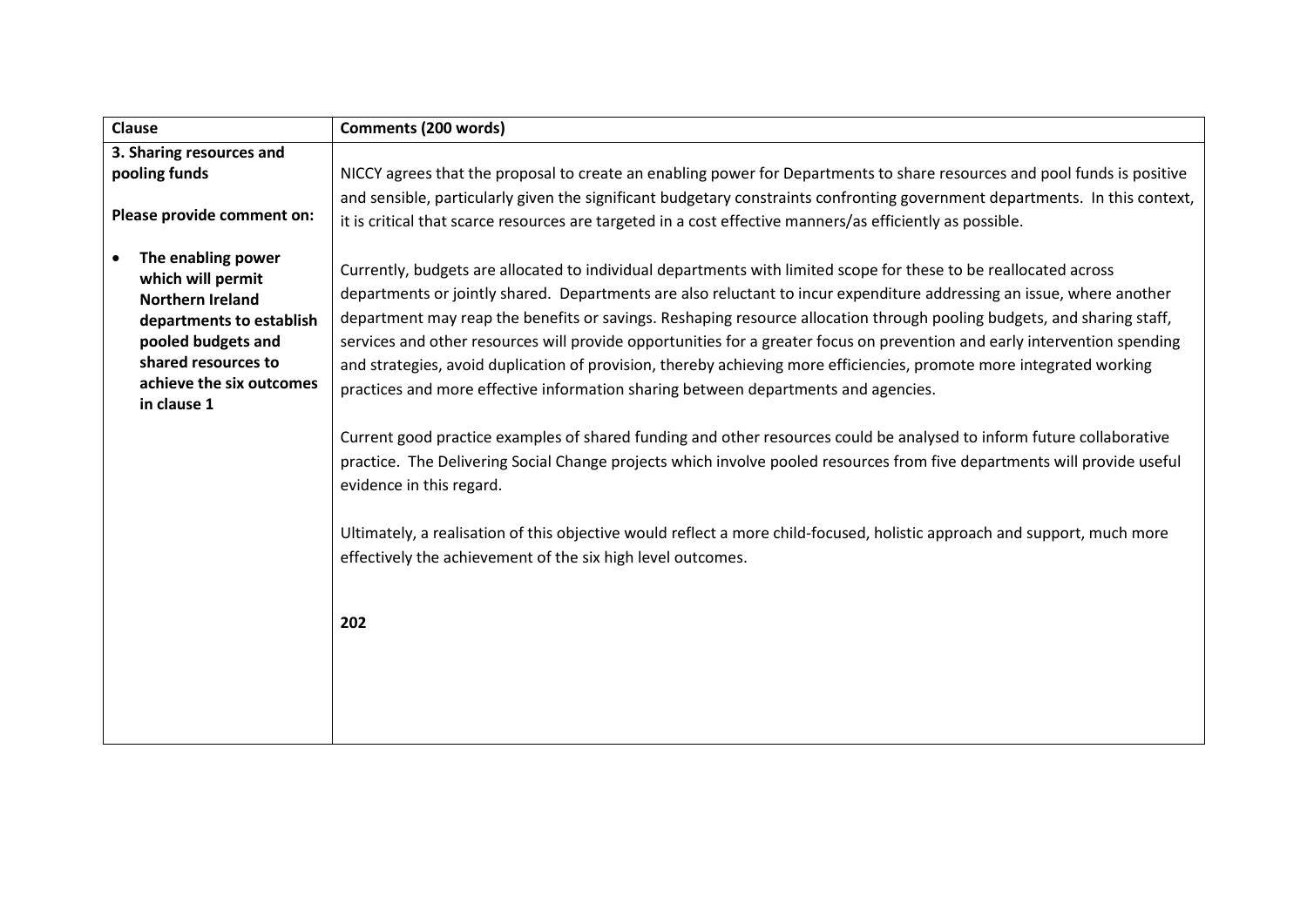|                            | Clause                                         | <b>Comments (200 words)</b>                                                                                                    |
|----------------------------|------------------------------------------------|--------------------------------------------------------------------------------------------------------------------------------|
| 4. Children's Services     |                                                |                                                                                                                                |
|                            | Planning                                       | These proposals reflect some of the current arrangements in place. The Children and Young People's Strategic                   |
| Please provide comment on: |                                                | Partnership (CYPSP), established by the Health and Social Care Board (HSCB), involves a wide range of key                      |
|                            |                                                | statutory, voluntary and community agencies which have responsibility for delivering services to improve                       |
|                            | The requirement for the                        | outcomes for children and young people. Many are included under Clause 4 (7) of the Bill. The CYPSP seeks to                   |
|                            | <b>Health and Social Care</b>                  | implement integrated planning and commissioning across agencies and sectors, through a CYP Plan, aimed at                      |
|                            | <b>Board to review and</b>                     | improving the wellbeing and realisation of rights of children and young people. Whilst demonstrating positive                  |
|                            | publish a children and<br>young people's plan, | collaborative working, the CYPSP is dependent on the goodwill of agencies and good working relationships.                      |
|                            | including:                                     |                                                                                                                                |
|                            | Content<br>$\circ$                             | NICCY noted concerns of MLAs during the recent NIA debate on the Bill about the 'transfer of control' to the                   |
|                            | <b>Review</b><br>$\circ$                       | HSCB and potential 'usurping of ministerial autonomy to set policy direction'. However the Office does not                     |
|                            | mechanism                                      | believe there is any evidence to support these. The HSCB was established by the Health Minister (2009) and                     |
|                            | Co-operation<br>$\circ$<br>between public      | 'remains directly accountable to the Minister for translating his vision for health and social care into a range of            |
|                            | bodies                                         | services', <sup>3</sup> and furthermore, the Board's functions are delivered 'in line with Ministerial objectives'. Therefore, |
|                            |                                                | there are clear governance and accountability structures in place which require the HSCB to regularly report to                |
|                            | The public bodies listed<br>at Clause 4 (7)    | the Minister and to work closely with him and his officials in carrying out its functions.                                     |
|                            |                                                |                                                                                                                                |
|                            | The duties placed on the                       | In scrutinising the Bill, it is important to note that during the recent NIA debate, Mr Agnew indicated that the               |
|                            | <b>Health and Social Care</b>                  | HSCB is content with the role which the Bill would place upon it.                                                              |
|                            | <b>Board particularly with</b>                 |                                                                                                                                |
|                            | regard to monitoring and<br>reporting          | 263                                                                                                                            |
|                            |                                                |                                                                                                                                |
|                            |                                                |                                                                                                                                |
|                            |                                                |                                                                                                                                |

 3 <http://www.hscboard.hscni.net/about%20us/20%20The%20Role%20of%20the%20Health%20and%20Social%20Care%20Board.html#TopOfPage>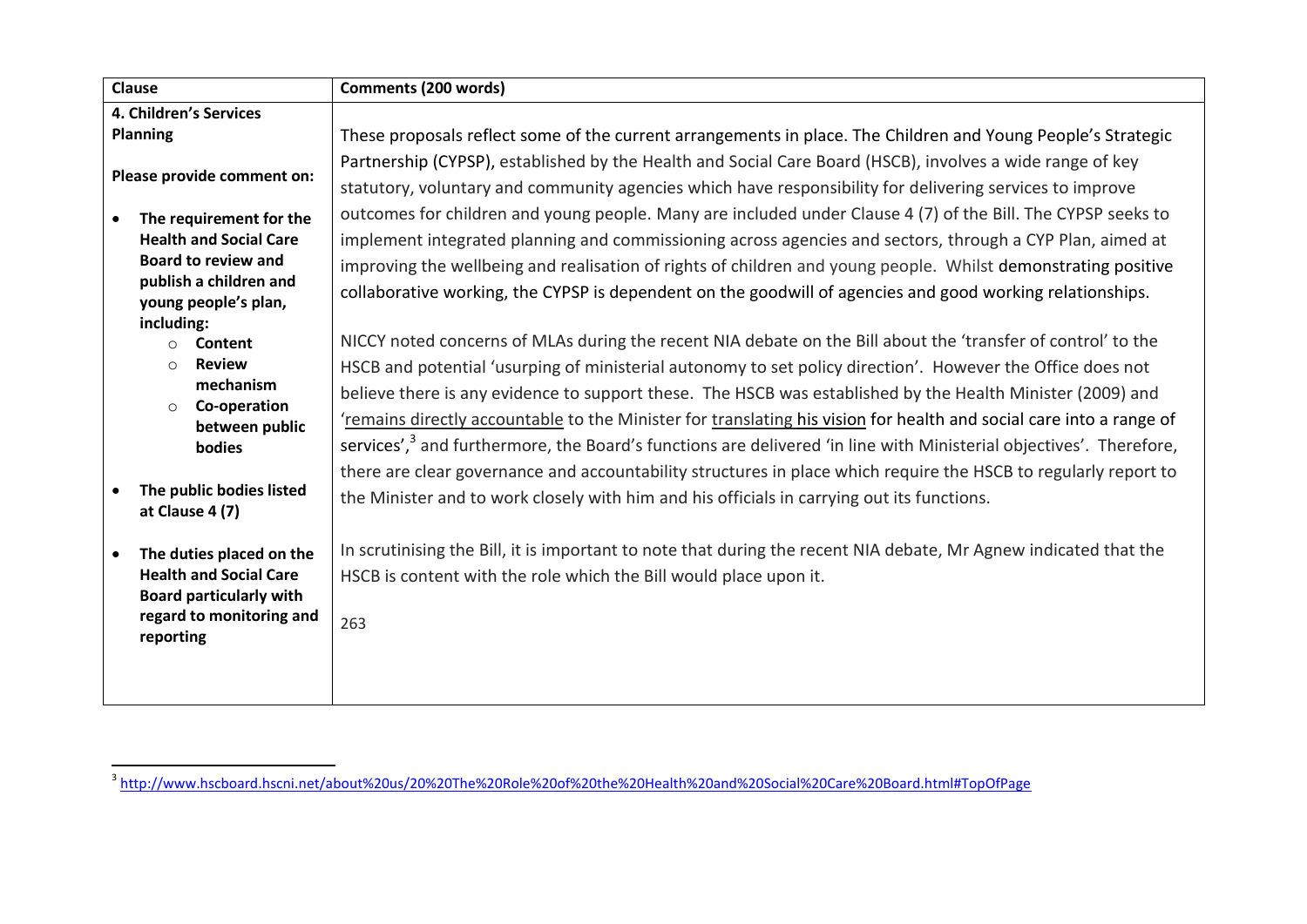NICCY does not have any proposals for significant amendments to the Bill.

As highlighted above in relation to Clause 2; Co-operation Report, the rationale underpinning the requirement for a 3-yearly reporting cycle is acknowledged, in terms of allowing departments time to accommodate and embed new mechanisms, approaches and working practices. However NICCY would suggest that if the Bill is passed, consideration should be given to the introduction of more regular reporting requirements, so that evidence of the impact of a statutory duty on departments to co-operate in the delivery of services for children and young people, can be disseminated effectively and efficiently. Identifying potential challenges, gaps and barriers at an early stage will evidently enable solutions to be found and implemented more expediently and effectively.

NICCY would suggest that key stakeholders in the departments and agencies who will be most directly impacted by the Bill, and responsible for delivering services through joined up working practices, will be best placed to suggest amendments to refine the practical outworking of the legislation.